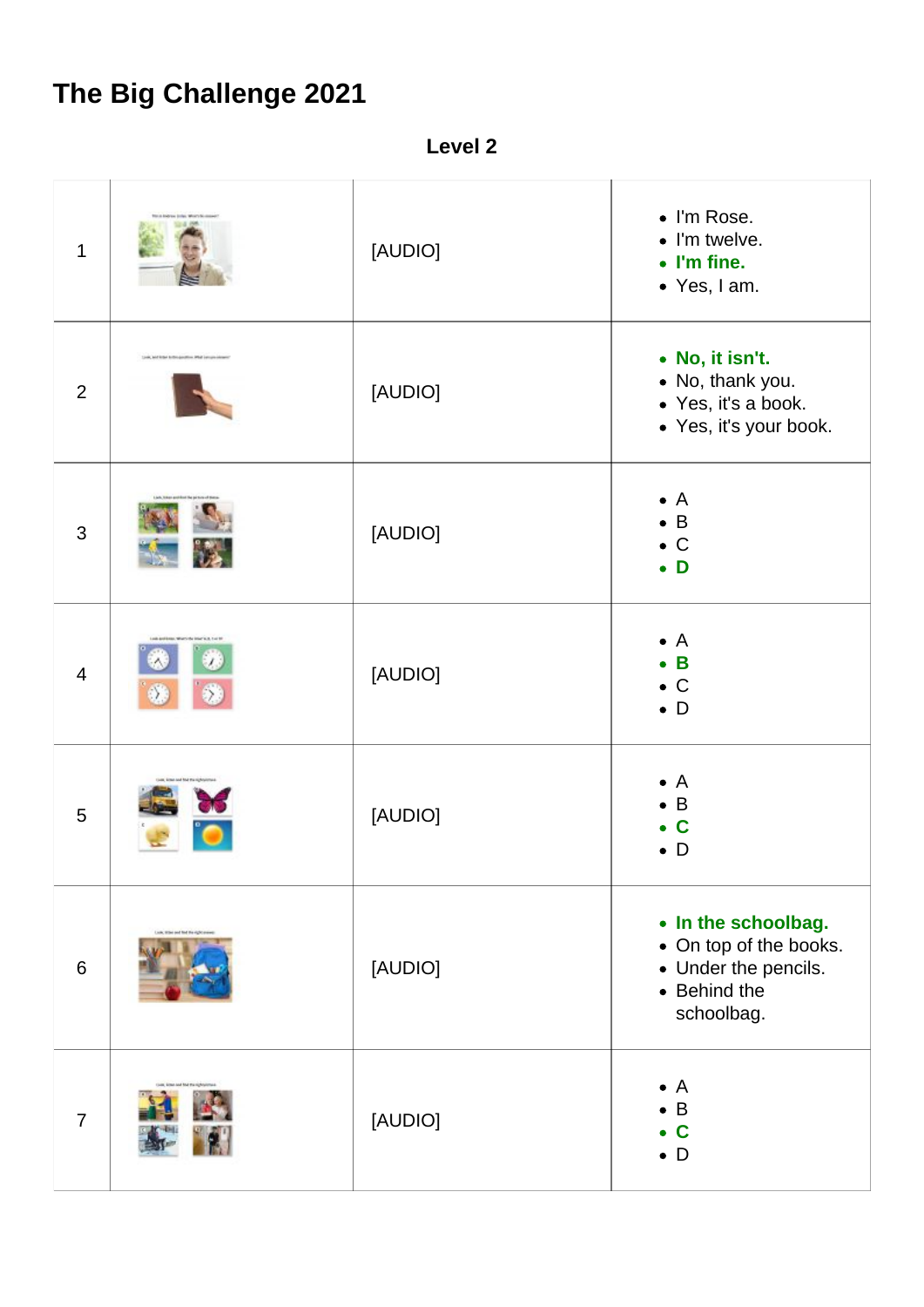| 8  |                                                                | [AUDIO] | $\mathbf{A}$<br>B<br>$\bullet$ C<br>$\bullet$ D                                                      |
|----|----------------------------------------------------------------|---------|------------------------------------------------------------------------------------------------------|
| 9  | r€                                                             | [AUDIO] | $\mathsf{A}$<br>$\mathsf B$<br>$\mathbf C$<br>D<br>٠                                                 |
| 10 |                                                                | [AUDIO] | $\mathsf{A}$<br>$\overline{B}$<br>$\mathbf C$<br>D                                                   |
| 11 | Listen to the<br>conversation. What's the<br>name of the park? | [AUDIO] | • Elgonkuin<br>• Eljonquin<br>• Algonquin<br>• Algonkwin                                             |
| 12 |                                                                | [AUDIO] | • Yes, they are.<br>• They're working.<br>• It's difficult.<br>• She's studying.                     |
| 13 | <b>USEL STATISHING</b><br>12345<br>67890                       | [AUDIO] | • 930<br>• 903<br>• 913<br>• 933                                                                     |
| 14 |                                                                | [AUDIO] | • Sunday<br>• Saturday<br><b>Friday</b><br>$\bullet$<br>• Monday                                     |
| 15 |                                                                | [AUDIO] | • He likes swimming.<br>• He's talking to a<br>customer.<br>• He works in a shop.<br>• He's at work. |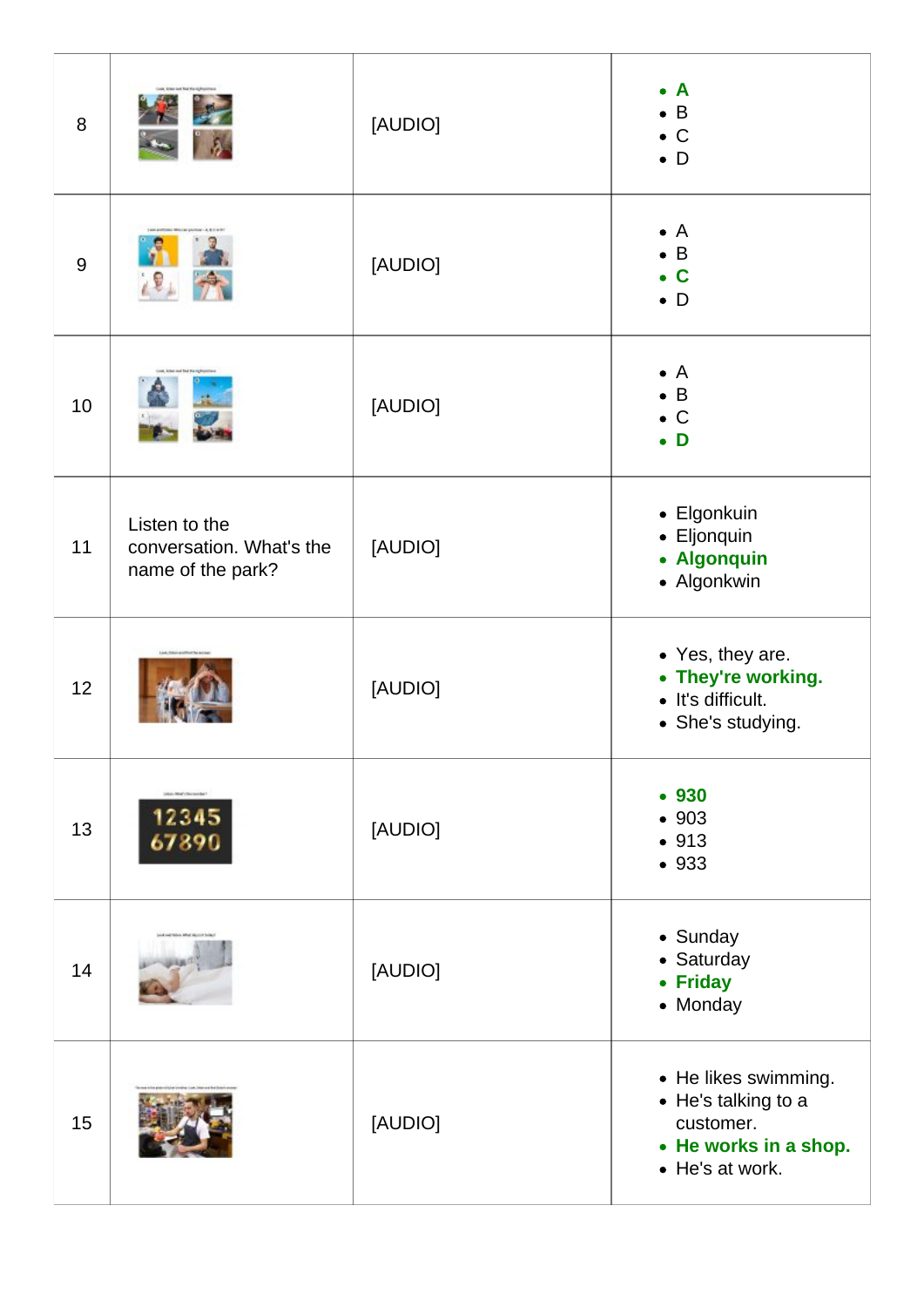| 16 |                                                              | [AUDIO] | • A phone.<br>• A grey sweater.<br>$\bullet$ A map.<br>$\bullet$ A train.                                                                                               |
|----|--------------------------------------------------------------|---------|-------------------------------------------------------------------------------------------------------------------------------------------------------------------------|
| 17 |                                                              | [AUDIO] | • He's touching a girl's<br>face.<br>• He's next to a girl<br>with a hat.<br>• He's standing<br>between two<br>women.<br>• One of his hands is<br>on the table.         |
| 18 |                                                              | [AUDIO] | $\mathsf{A}$<br>B<br>$\mathsf{C}$<br>D                                                                                                                                  |
| 19 |                                                              | [AUDIO] | • Just a few.<br>• Yes, I can.<br>• There isn't a lot.<br>• No, there aren't.                                                                                           |
| 20 | The first Autobio was not TV factory but A data show and in- | [AUDIO] | • Because it's a film for<br>children.<br>• Because all the<br>actors are awful.<br>• Because the actors<br>are very good.<br>• Because she likes<br>one of the actors. |
| 21 |                                                              | [AUDIO] | • sand, drawer, match<br>• ball, jump, stick<br>· score, kick, team<br>· brake, run, win                                                                                |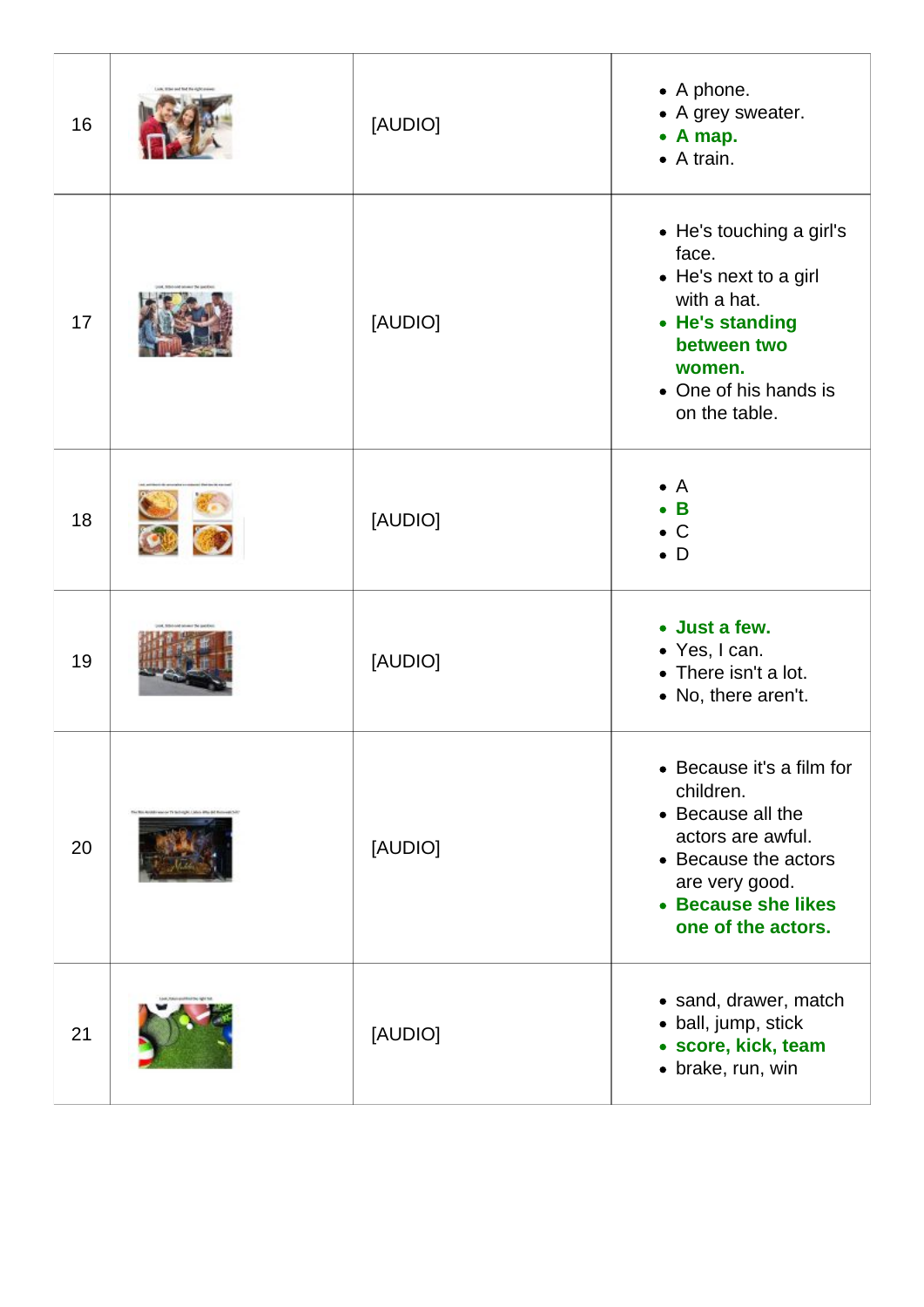| 22 | Listen to the phone<br>conversation. What can<br>the woman say now?                                                      | [AUDIO] | • I'm not very busy.<br>$\bullet$ I'm free at the<br>moment.<br>• Call me tomorrow.<br>• What can we talk<br>about?                          |
|----|--------------------------------------------------------------------------------------------------------------------------|---------|----------------------------------------------------------------------------------------------------------------------------------------------|
| 23 | Listen. What can you<br>say about Scamp, the<br>dog?                                                                     | [AUDIO] | • He's frightened.<br>• He's dangerous.<br>• He's very friendly.<br>• He doesn't like Max.                                                   |
| 24 |                                                                                                                          | [AUDIO] | • Way out<br>$\bullet$ Entrance<br>• Private<br>• Keep out                                                                                   |
| 25 |                                                                                                                          | [AUDIO] | • No, nothing else,<br>thank you.<br>• Yes, something<br>different, please.<br>• Yes, that's enough.<br>• No thanks, I never<br>eat cake.    |
| 26 | Listen to William and his<br>grandmother. What can<br>William say now?                                                   | [AUDIO] | • Don't worry!<br>You never lose.<br>• Look out!<br>• It's a mistake.                                                                        |
| 27 | Mrs Johnson is at home.<br>Listen to a conversation<br>between her and her<br>neighbour. What are<br>they talking about? | [AUDIO] | • A piece of cheese in<br>the fridge.<br>• A dress that the<br>woman bought in<br>1990.<br>• The woman's<br>passport<br>• An old food mixer. |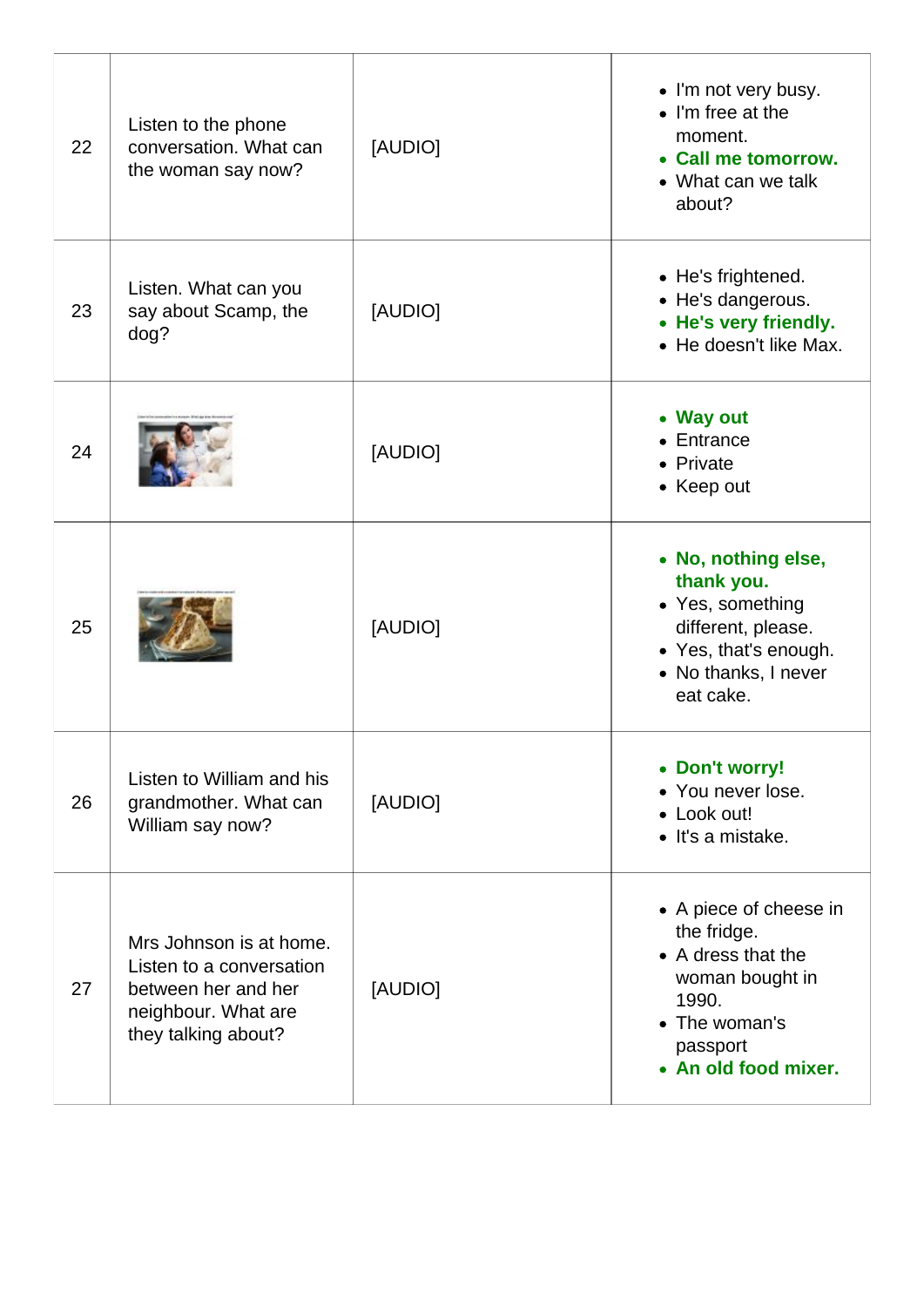| 28 | Listen to the phone<br>conversation. The "buzz"<br>covers the woman's<br>second question. What<br>is the question? | [AUDIO] | • Are you enjoying<br>your holiday?<br>• Are you watching the<br>new TV series about<br>zombies?<br>• Is the weather still<br>terrible where you<br>are?<br>• Did your dog get<br>better quickly after<br>the accident? |
|----|--------------------------------------------------------------------------------------------------------------------|---------|-------------------------------------------------------------------------------------------------------------------------------------------------------------------------------------------------------------------------|
| 29 | Listen. What's the word?                                                                                           | [AUDIO] | • bored<br>beard<br><b>bird</b><br>$\bullet$ bad                                                                                                                                                                        |
| 30 | Listen and find the word<br>that rhymes.                                                                           | [AUDIO] | $\bullet$ price<br>lies<br>• noise<br>• says                                                                                                                                                                            |
| 31 | Listen. What three words<br>can you hear?                                                                          | [AUDIO] | • sad, soon, boat<br>· said, sun, about<br>· said, soon, bought<br>• sad, sun, boot                                                                                                                                     |
| 32 | SCHOOL                                                                                                             | [AUDIO] | • They are between 5<br>and 10 years old.<br>• They go to school<br>five days a week.<br>• They don't go to<br>school in the<br>afternoon.<br>• They never wear a<br>school uniform.                                    |
| 33 |                                                                                                                    | [AUDIO] | • Trafalgar<br>• Victoria<br><b>Waterloo</b><br>• Hastings                                                                                                                                                              |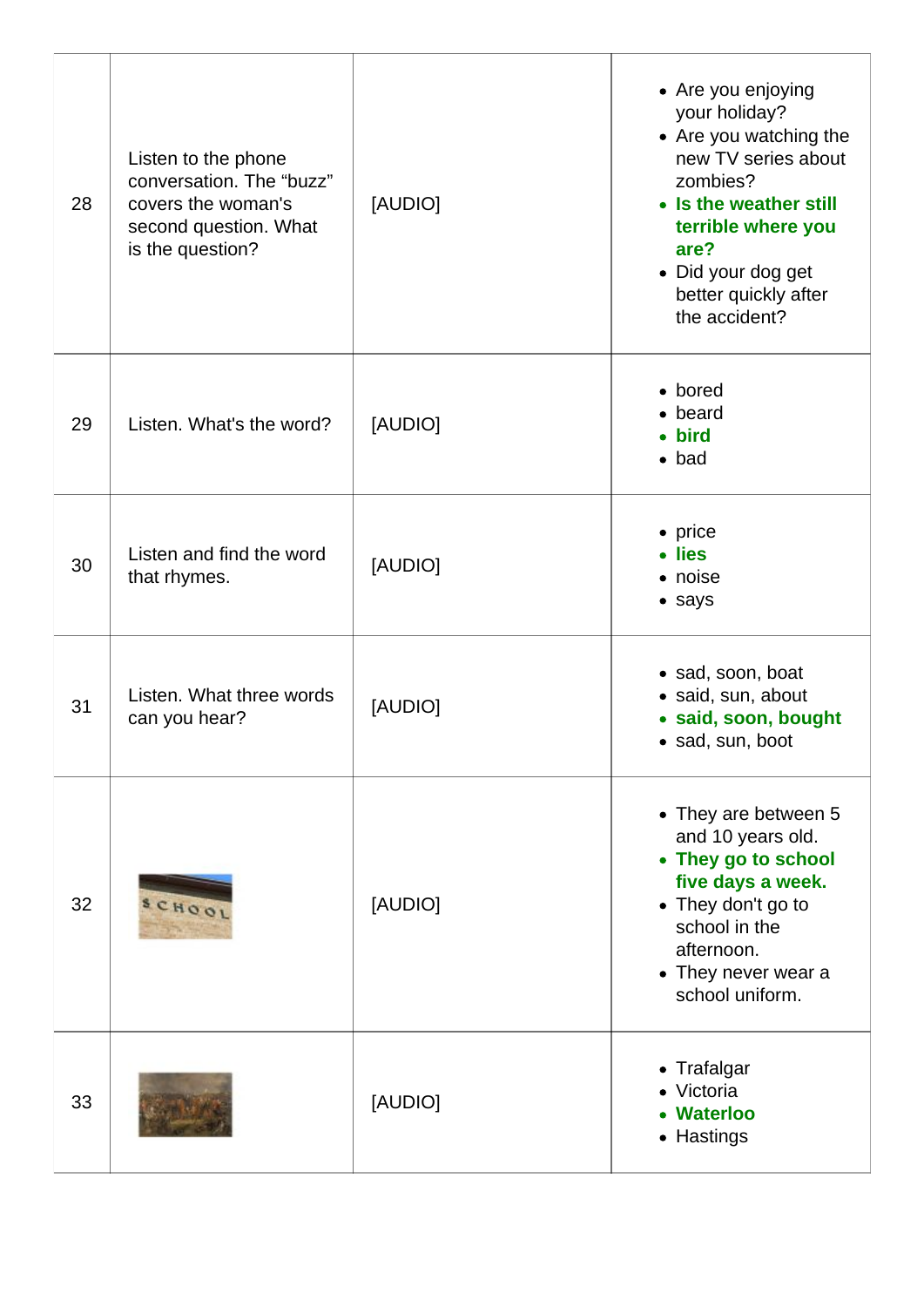| 34 | How many children ?                            | $\bullet$ is there<br>• are in the picture<br>• you can see<br>• wants an ice-cream                                                                              |
|----|------------------------------------------------|------------------------------------------------------------------------------------------------------------------------------------------------------------------|
| 35 | Kirsty  often  for<br>lunch.                   | • isn't  having<br>• doesn't  have a<br>salad<br>• eats  a sandwich<br>$\bullet$ has  got                                                                        |
| 36 | We  to win our next<br>match.                  | $\bullet$ like<br>$\bullet$ can<br>• are going<br>$\bullet$ must                                                                                                 |
| 37 | "When did  the text<br>message?" "Last night." | • you sent<br>• send her<br>$\bullet$ he got<br>• she write                                                                                                      |
| 38 | Exercise 5  more<br>exercise 4.                | • is  difficult than<br>• is  hard than<br>• was  easy as<br>• was  harder than                                                                                  |
| 39 | He'll miss the meeting if<br>his plane  time.  | · doesn't leave on<br>• will leave after<br>• won't leave here in<br>• makes a late                                                                              |
| 40 | Linda  .                                       | • lives very close to<br>Anna<br>• doesn't live in the<br>same country as<br>Anna<br>• likes the photo of<br>Anna's house<br>• lives in a beautiful<br>apartment |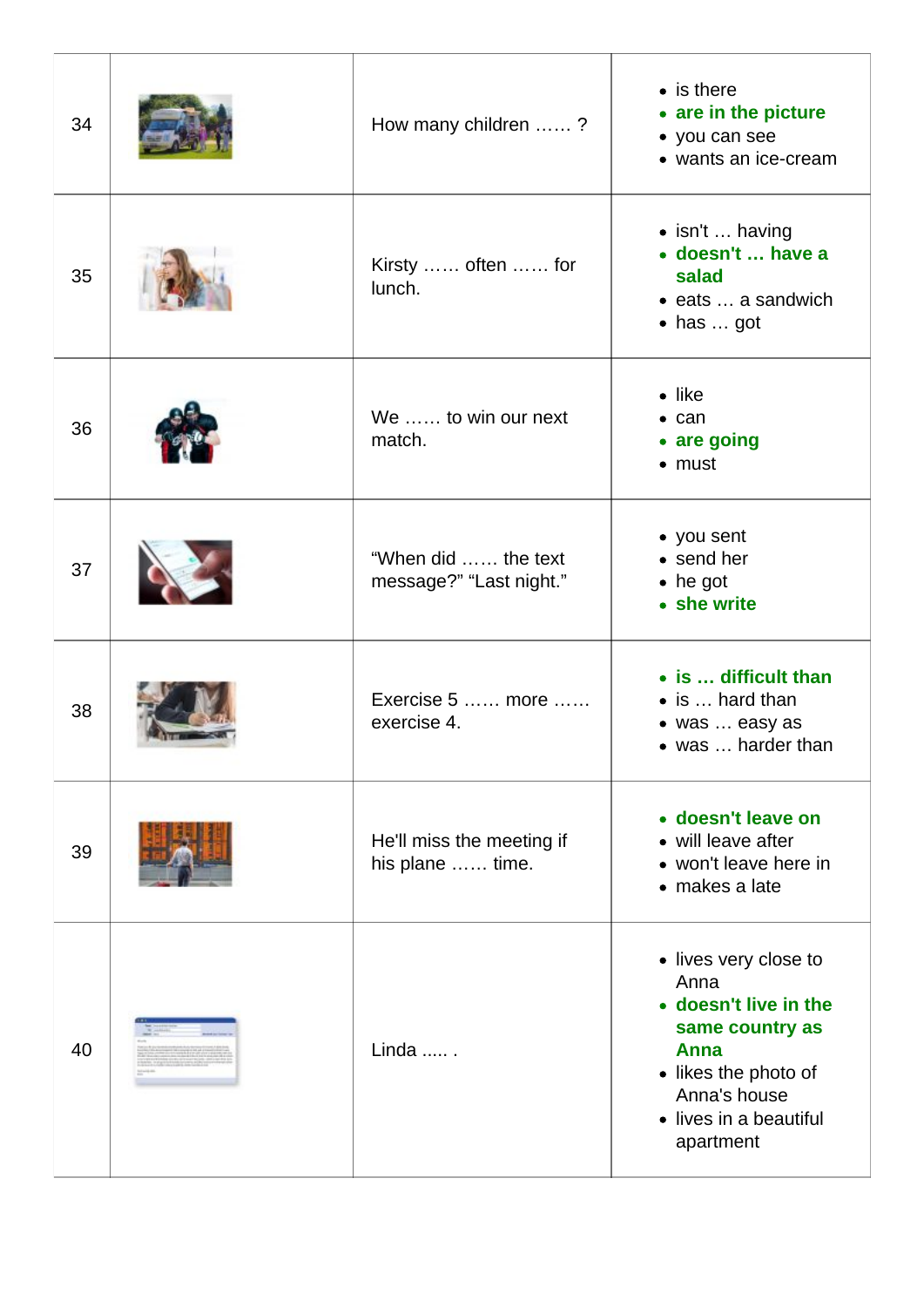| 41 |                   | What do we know about<br>Anna from the email?                            | • She and her<br>husband Peter have<br>got three children.<br>• She works in a café<br>with Kate and Martin.<br>• Her daughter is<br>older than her son.<br>• She is worried about<br>her children.                                                                                                                                      |
|----|-------------------|--------------------------------------------------------------------------|------------------------------------------------------------------------------------------------------------------------------------------------------------------------------------------------------------------------------------------------------------------------------------------------------------------------------------------|
| 42 |                   | What do we know about<br>the café?                                       | • The first month it<br>was open, there<br>weren't very many<br>customers.<br>• It is quite a long way<br>from any tourist<br>destination.<br>• Everything Anna and<br>Peter serve is<br>homemade.<br>• Visitors to the local<br>castle rarely come to<br>the café.                                                                      |
| 43 |                   | Find the sentence that<br>corresponds to the<br>information in the email | • People usually come<br>to England because<br>the food is so good.<br>• Because of a<br>newspaper article,<br><b>Linda and Peter lost</b><br>a lot of business.<br>• A lot of tourists are<br>probably going to<br>visit the castle this<br>month.<br>• There will probably<br>be fewer customers<br>in the autumn than<br>last summer. |
| 44 | THE HIGHT VISINGS | Who is the night visitor?                                                | • A policewoman.<br>$\bullet$ A cat.<br>• A criminal.<br>A wild animal.                                                                                                                                                                                                                                                                  |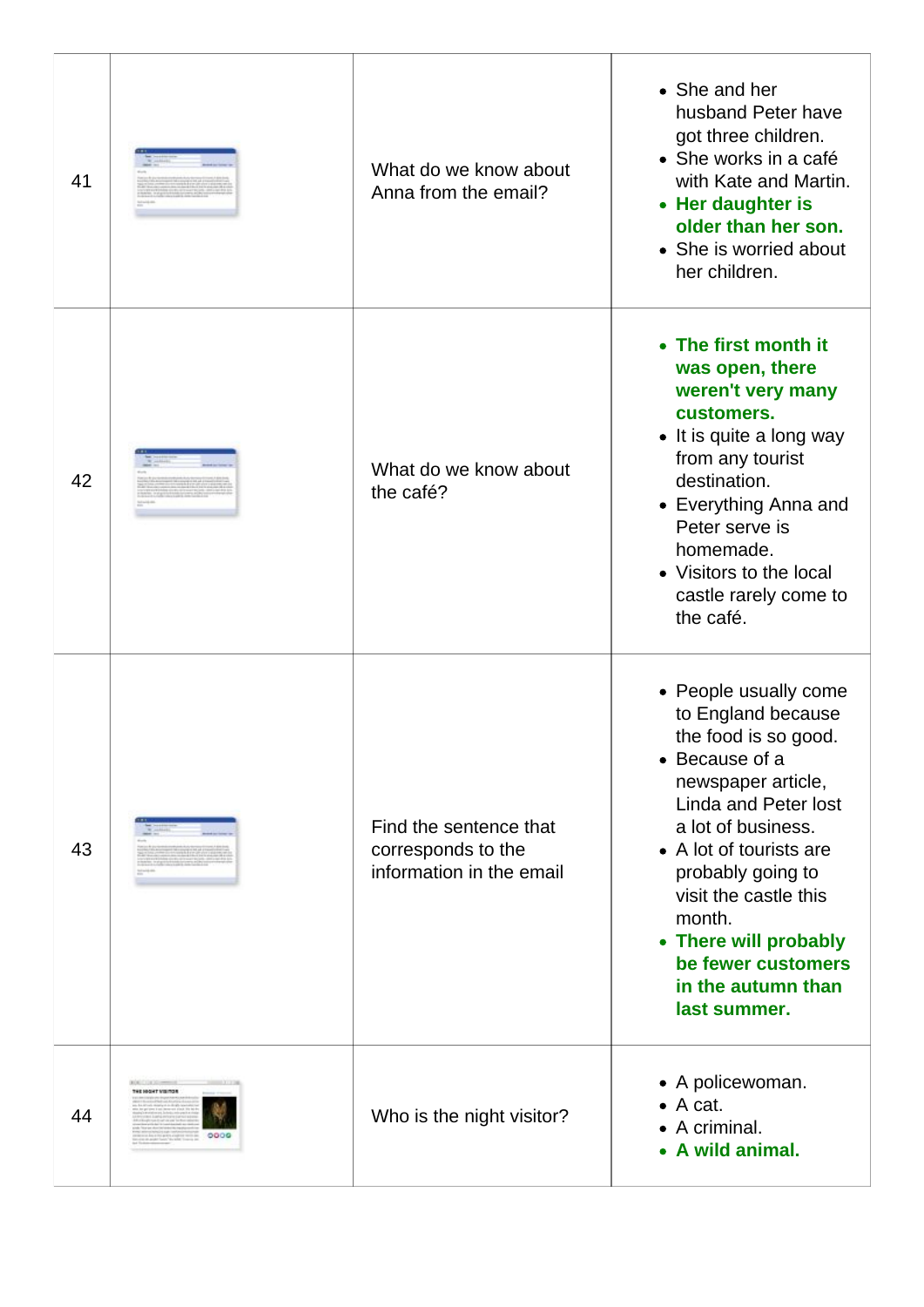| 45 | DOMESTIC AND COMPANY OF<br>THE HIGHT VISITOR    | What do you know about<br>Kate?   | • She lives in the<br>centre of Bristol.<br>• She never does her<br>shopping late at<br>night.<br>• She goes to work<br>by car.<br>• She hasn't got any<br>pets.                                                                                                    |
|----|-------------------------------------------------|-----------------------------------|---------------------------------------------------------------------------------------------------------------------------------------------------------------------------------------------------------------------------------------------------------------------|
| 46 | <b>ROBERT STATEMENTS</b><br>THE HIGHT VISITOR   | When Kate heard the<br>noise, she | • first thought<br>someone was in the<br>kitchen<br>• didn't think it was her<br>cat<br>• was upstairs,<br>changing her<br>clothes<br>• ran downstairs and<br>into the kitchen                                                                                      |
| 47 | DOMESTIC STATE COMPOSITION<br>THE HIGHT VISITOR | When Kate saw the fox,<br>she  .  | • wasn't surprised<br>because people<br>sometimes see foxes<br>at night<br>• was shocked<br>because she didn't<br>know foxes came<br>into houses<br>• was frightened<br>because foxes can<br>be dangerous<br>• wasn't angry,<br>although it was<br>eating a sausage |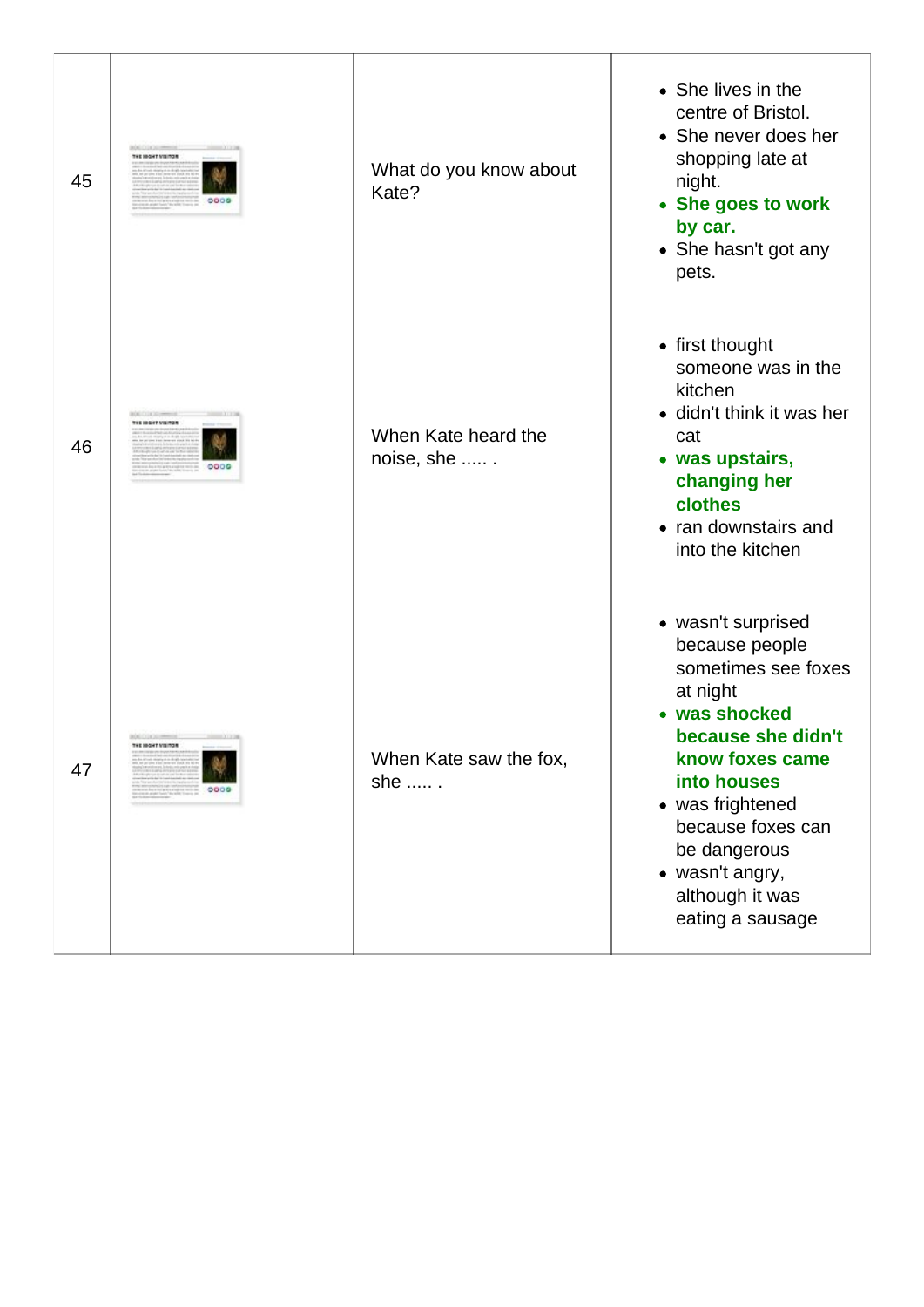| 48 | <b>NE MONT VISITOR</b> | Find the sentence that<br>ISN'T true.                                                                                                                           | • The fox got into the<br>kitchen and ate a<br>sausage when Kate<br>was out.<br>• It takes Kate less<br>than an hour to drive<br>to and from work.<br>• Kate doesn't usually<br>wear her uniform at<br>home.<br>• Kate forgot to close<br>her kitchen window. |
|----|------------------------|-----------------------------------------------------------------------------------------------------------------------------------------------------------------|---------------------------------------------------------------------------------------------------------------------------------------------------------------------------------------------------------------------------------------------------------------|
| 49 |                        | Find the picture of the<br>Houses of Parliament in<br>London.                                                                                                   | A<br>$\mathsf{C}$<br>B<br>D                                                                                                                                                                                                                                   |
| 50 |                        | There are two main<br>political parties in England:<br>the Labour party and the<br>party.                                                                       | • Socialist<br><b>Conservative</b><br>Democratic<br>• Liberal                                                                                                                                                                                                 |
| 51 |                        | This photo shows part of a<br>huge national park in the<br>north west of England. It is<br>famous for its lakes,<br>forests and mountains.<br>What's it called? | <b>The Lake District</b><br>• Sherwood Forest<br>• Queen's Park<br>• Snowdonia                                                                                                                                                                                |
| 52 |                        | No one heard the alarm at<br>first because  . But then<br>we all saw the smoke and<br>ran to the exit.                                                          | • everyone was<br>talking<br>• the music wasn't<br>very loud<br>• we listened to the<br>music<br>• we talked very loudly                                                                                                                                      |
| 53 |                        | How  from London to<br>Manchester by plane?                                                                                                                     | • long does it take to<br>go<br>• much will be the trip<br>• does the trip cost<br>• long lasts the journey                                                                                                                                                   |